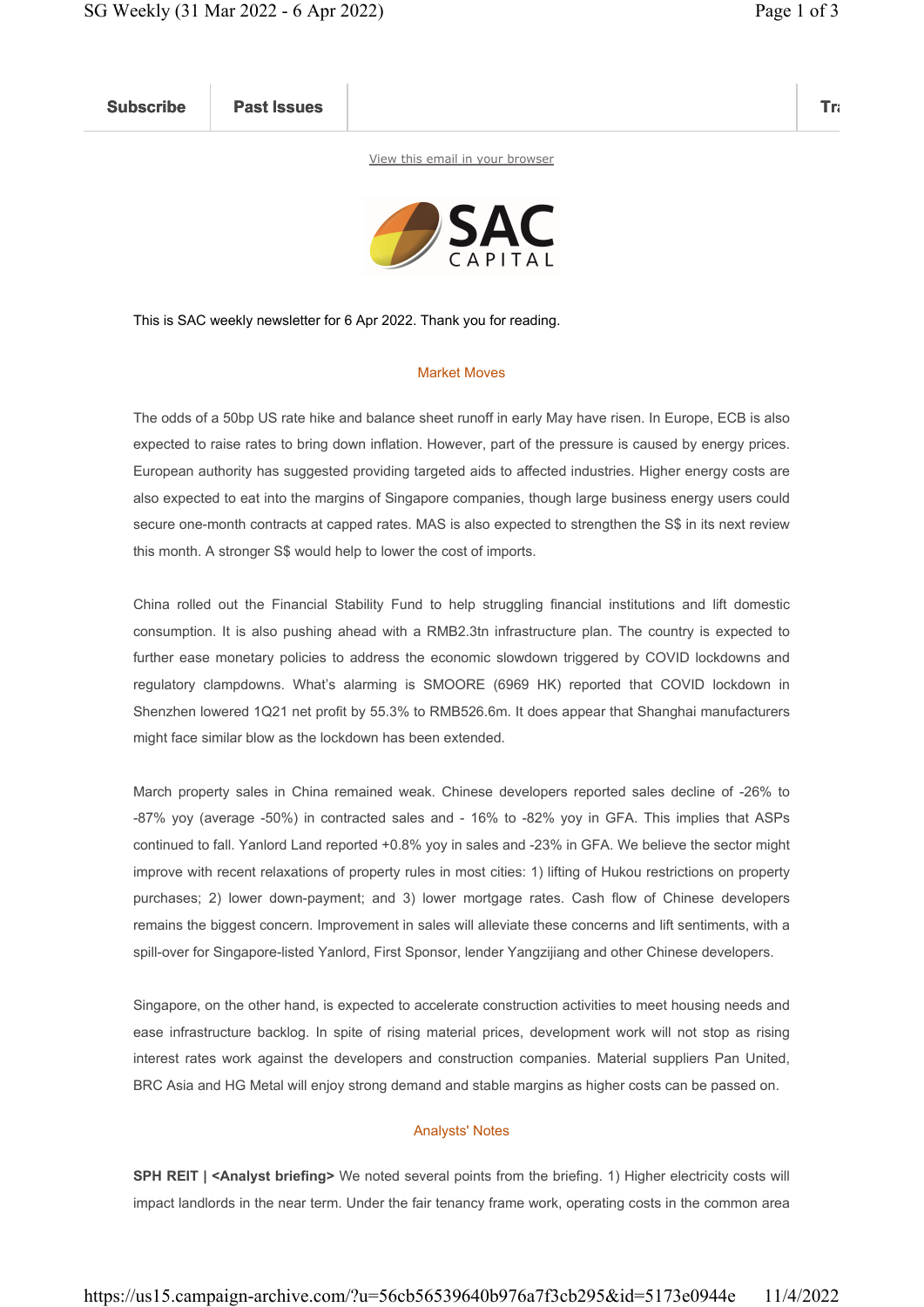are classified under service charges, which are pre-determined and fixed during the lease term. Landlords will therefore have to bear any increase in costs during the term. It is estimated that the increase in electricity costs will have ~1% erosion on NPI margin. 2) Rental rate increase is expected to be gradual. The retail scene will be boosted by the ease of COVID measures, particularly the increase in dine-in group sizing to 10 persons, which is expected to increase discretionary spending amongst patrons. However, having suffered from COVID over the past two years, tenants will likely remain cautious about committing to higher rental rate. 3) Resumption of atrium sales to boost bottom line. Landlords will be able to generate income by renting out these idle spaces, which will flow directly through to net income without incurring significant operating costs. Barring any unforeseen circumstances, we expect retail REITs performance to gradually pick up and see significant improvement in 2023. (Lam Wang Kwan)

HG Metal | <Management meeting> HGM supplies rebars (72% of revenue) and structural steel (28%) to the construction industry in Singapore (93% of sales), Myanmar (4.6%) and Indonesia (1.4%). The size of its rebar business is about 10% that of BRC Asia's. It has pivoted towards rebars in the last 5 years as 1) ASPs of rebars are governed by BCA guidelines, ie higher prices can be passed on to customers. This reduces risk of price swings on its earnings; 2) structural steel is a distribution business and faces keen competition.

FY21 revenue rose 55.2% led by +14.5% in volume and +35.5% in ASP. Gross margin rose 8.4% pt to 20.5% as it drawn down lower-cost inventory, but we expect forward GM to be about 10-12% with increase in procurement cost. Steel prices are expected to hold up given output cut at China mills, Russia/ Ukraine conflict, higher iron ore and coke prices and shipping costs. Demand is underpinned by firm construction awards (BCA estimates at S\$25-32bn from 2022-2025), and ramp-up in construction work post reopening. Myanmar operations have been curtailed by the coup since Feb 2020.

HGM trades at FY21 0.5x book, 2.5x EV/EBITDA, 4.5x PE and 9.3% dividend yield. Balance sheet has net cash and investments of S\$11.8m (22% of market cap). Proposed dividend amount to S\$5.1m. (Peggy Mak)

## Company News

Oiltek International Limited | Oiltek has secured a new contract to construct 2 new refinery plants in Indonesia, adding to the total new contracts secured year to date to RM49.2m. This new contract is expected to contribute positively to FY22 results. In total, the Group currently has an order book of RM198.1m to be recognised over the next 18 to 24 months.